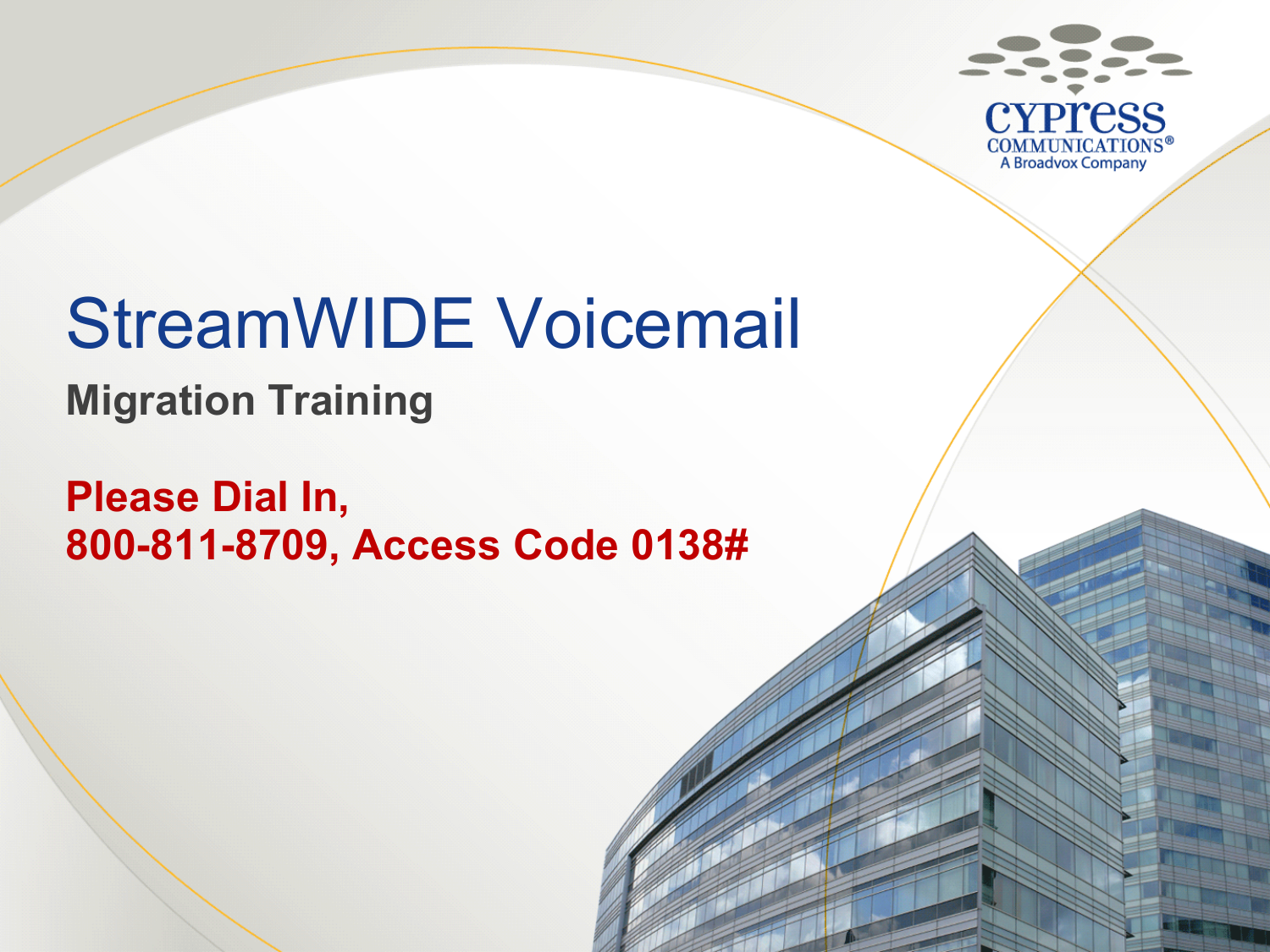

# **Migration**

- Your voicemail was migrated over to the new StreamWIDE Platform.
- Instructions for setting up your new mailbox were emailed to you before the migration.

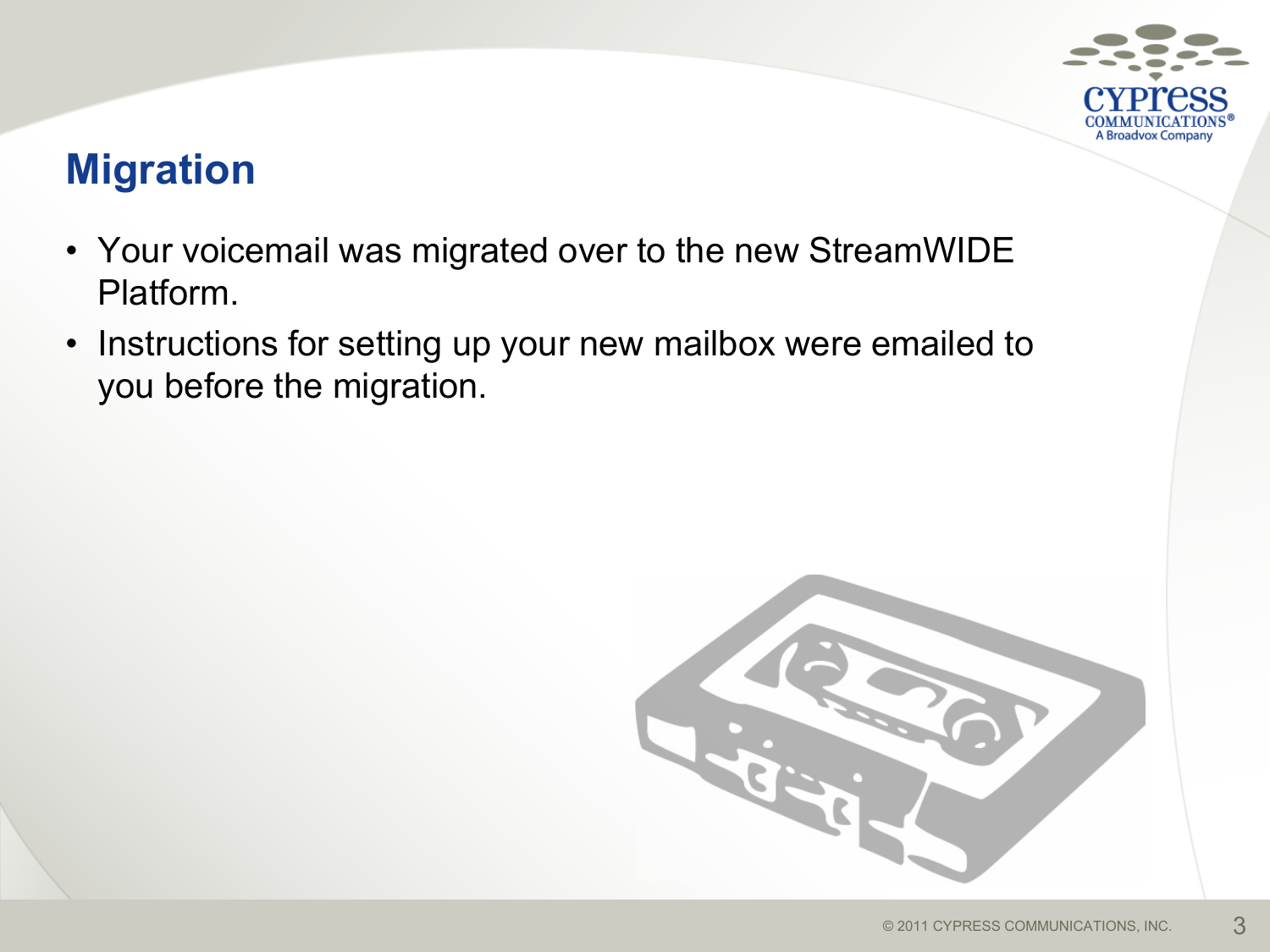

# **What's Changed?**

- StreamWIDE is a geographically redundant voicemail system that allows for more stability then the previous system.
- The Telephone User Interface (TUI) has slightly changed to help simplify the menus and the voice has been updated.
- When accessing your voicemail from another phone, the phone number you use will remain the same but your mailbox number is now your 10-digit phone number.
- When forwarding messages to other users you will need to use the10-digit phone number.
- The Web Portal URL has changed to <http://um.c4voicemail.com> and the portal itself has been updated to make it easier to navigate.
- If you check your Voicemail via a dedicated folder in your mail client (IMAP), you will need to update your settings.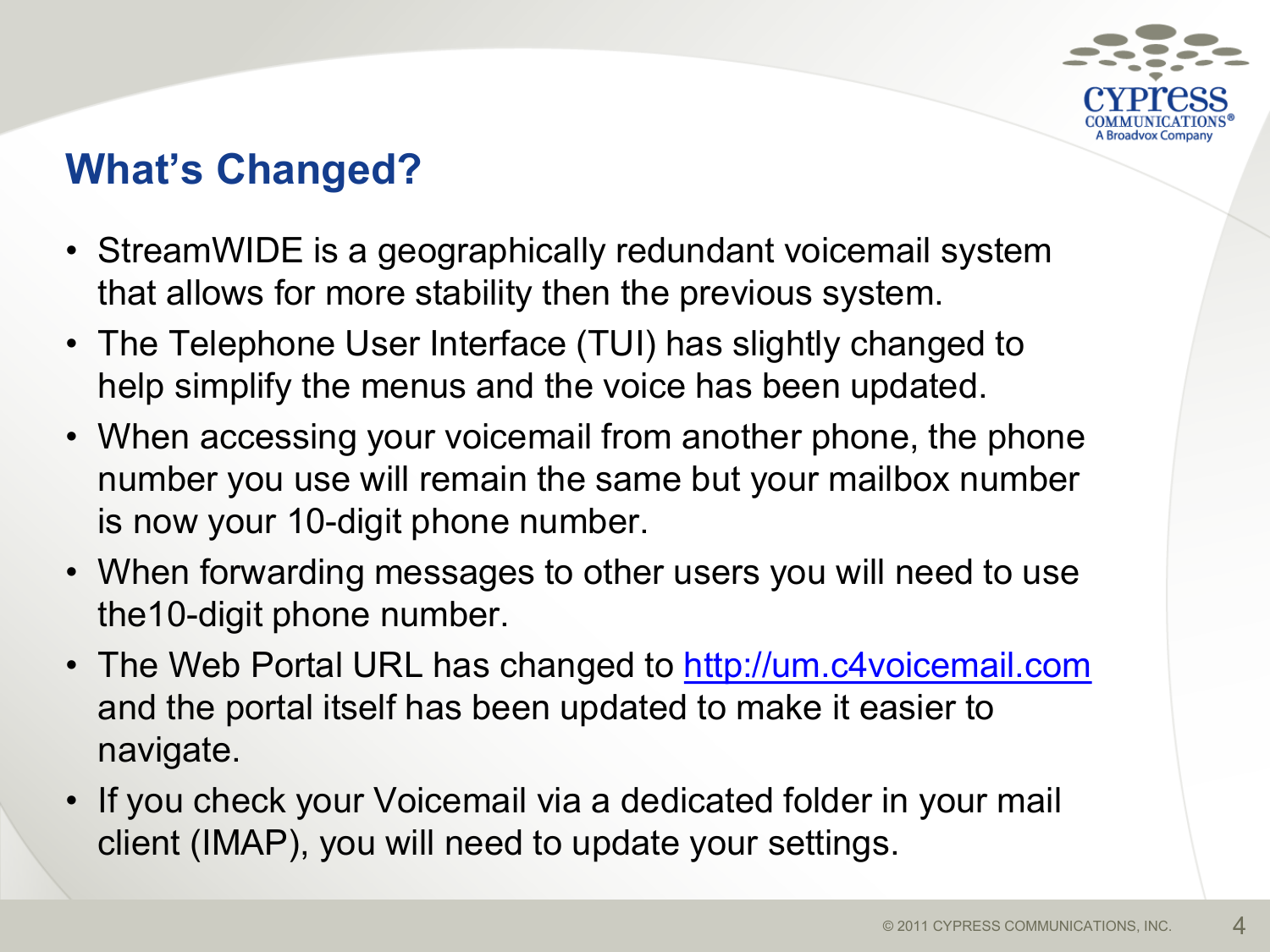

## **Telephone User Interface (TUI) Menu**

| <b>Main Menu</b>             |       |  |  |  |  |  |  |  |
|------------------------------|-------|--|--|--|--|--|--|--|
|                              | Press |  |  |  |  |  |  |  |
| Listen to saved messages     |       |  |  |  |  |  |  |  |
| Leave a message              | 2     |  |  |  |  |  |  |  |
| <b>Modify Greetings Menu</b> | 3     |  |  |  |  |  |  |  |
| Change personal options      | 4     |  |  |  |  |  |  |  |
| To exit                      |       |  |  |  |  |  |  |  |

| Messages - 1               |              | Leave Message - 2             |              | <b>Modify Greetings Menu-3</b> |              | <b>Personal Options - 4</b>  |              |
|----------------------------|--------------|-------------------------------|--------------|--------------------------------|--------------|------------------------------|--------------|
|                            | <b>Press</b> |                               | <b>Press</b> |                                | <b>Press</b> |                              | <b>Press</b> |
| Play new messages          |              | Record to a number            |              | Record personal greeting       |              | Access code                  |              |
| Replay this message        |              | Record to a distribution list | 2            | Record secondary greeting      | 2            | Distribution lists           |              |
| Listen to next message     | 3            |                               |              | Record your name               | 3            | Greeting menu                |              |
| Reply to this message      | 4            | When recording:               |              | Enable/Disable name greeting   | 5.           | Message notification         |              |
| Call the sender            | 5            | To end recording              | #            | Enable/Disable secondary       |              | Message order                |              |
| Forward this message       | 6            | To erase and rerecord         |              | greeting                       | 6            | Date/Time Caller information |              |
| Delete this message        |              | To review recording           |              |                                |              |                              |              |
| Save this message          | 9            | To send message               | 3            | When recording:                |              | Return to main menu          |              |
| Skip this message          | $\#$         |                               |              | To end recoding                | #            |                              |              |
| Listen to previous message | 11           | Return to main menu           |              | To rerecord                    |              |                              |              |
|                            |              |                               |              | To listen                      |              |                              |              |
| Rewind                     | $*1$         |                               |              | To accept                      | #            |                              |              |
| Pause message              | $*_{2}$      |                               |              |                                |              |                              |              |
| <b>Fast forward</b>        | *3           |                               |              | Return to main menu            |              |                              |              |
| Return to main menu        |              |                               |              |                                |              |                              |              |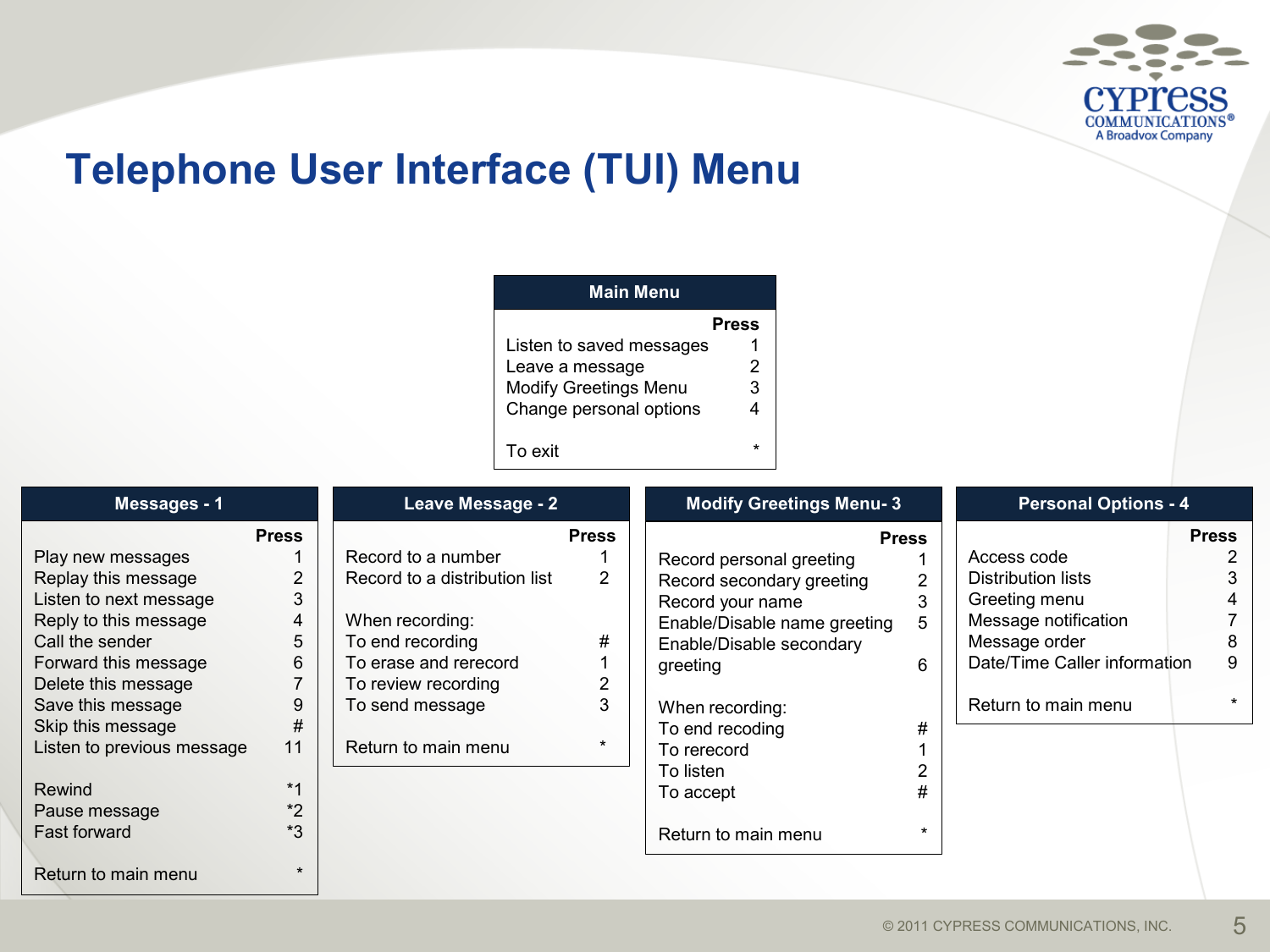

### **Voicemail Web Portal**

#### um.c4voicemail.com

- 1. Start your Web browser, enter the above website address.
- 2. Enter your User Name and Password.



6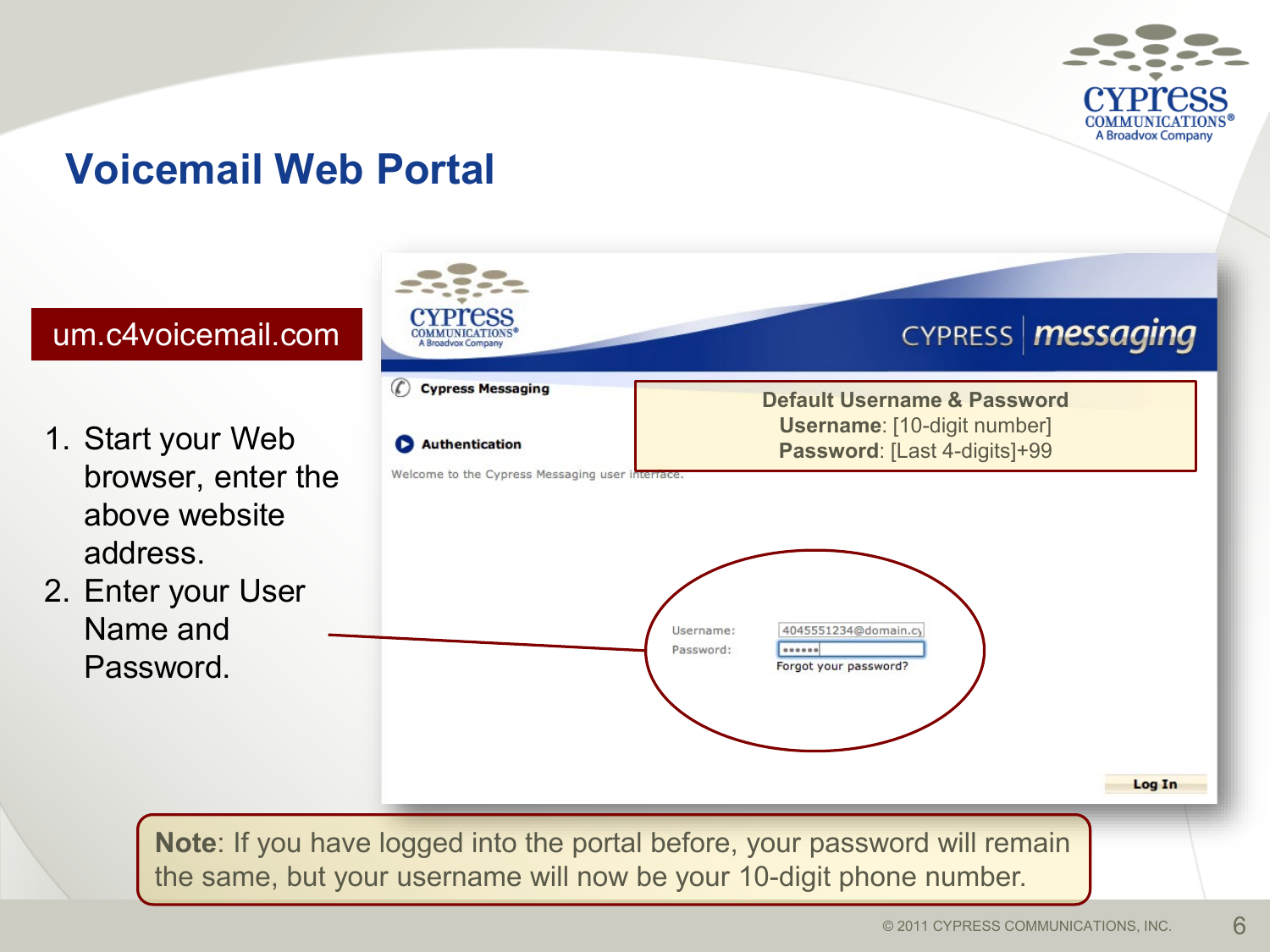

### **Listening to New Messages**

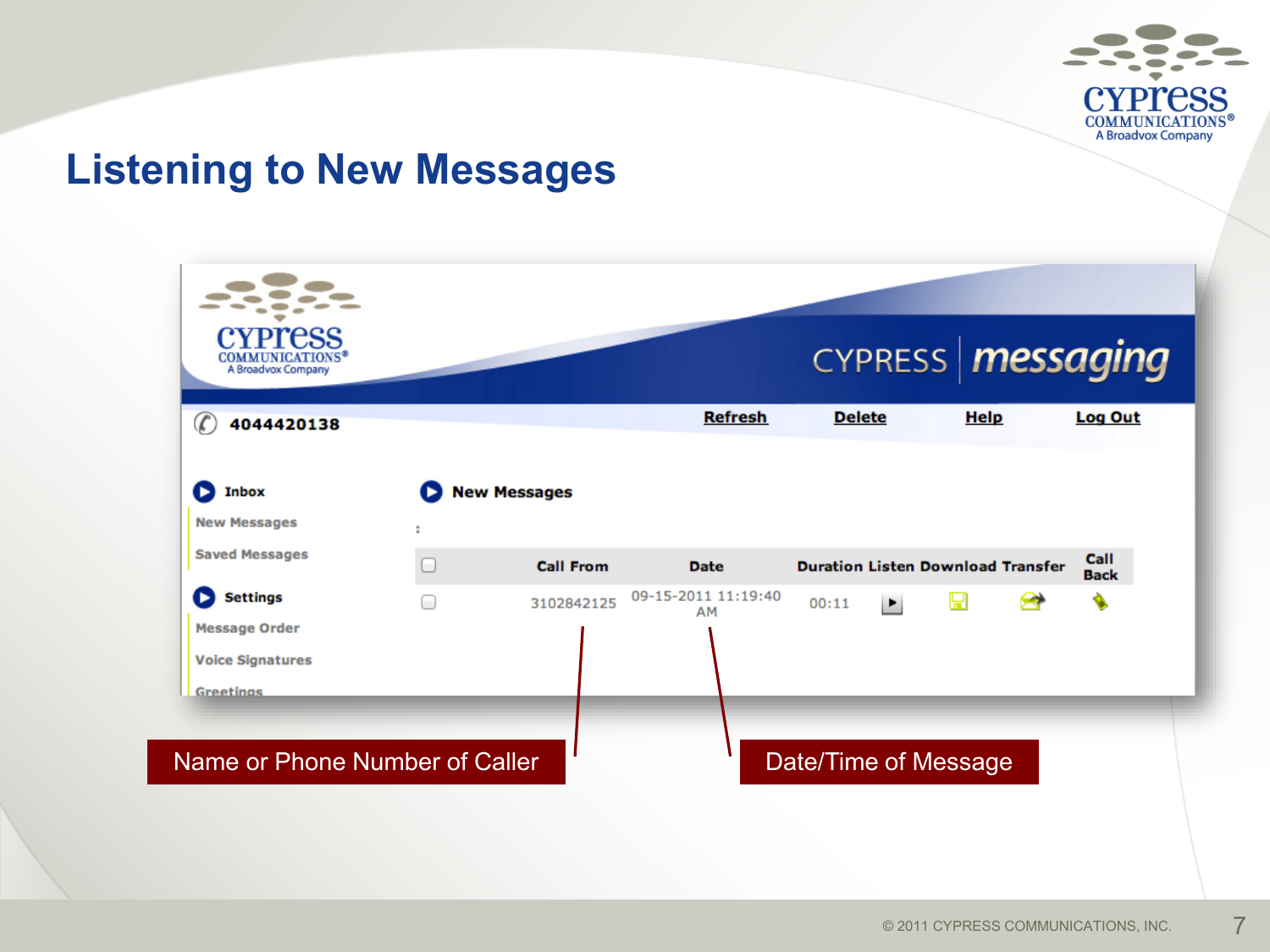

# **Demonstration**

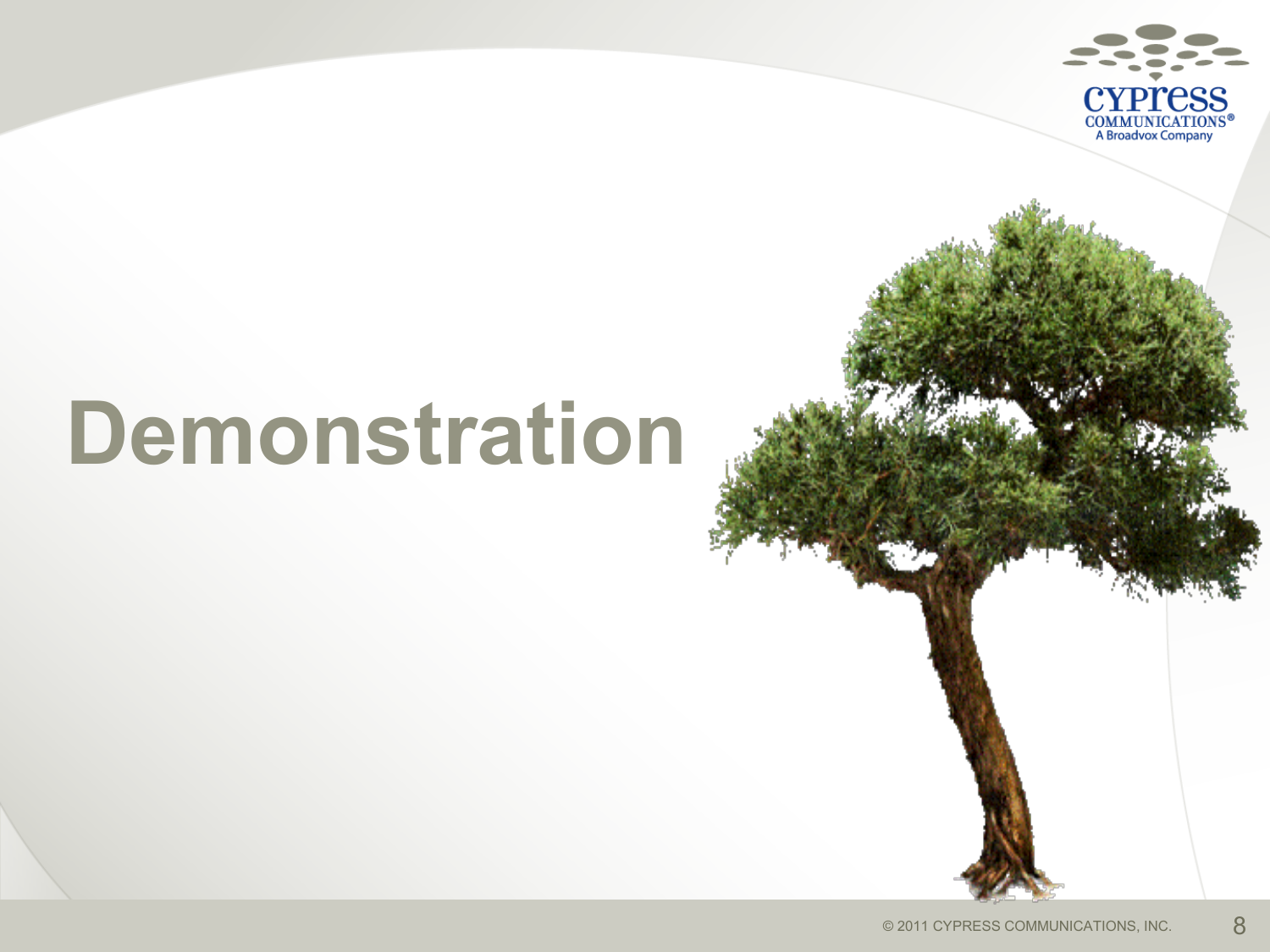

## **Updating Your IMAP Account Settings**

- If you have a dedicated folder in your email client that you use to listen to and delete voicemail messages, you will need to update that account.
- New settings:
	- Incoming Server Name: imap.c4voicemail.com
	- Username: [10-digit phone number]

**Note**: Your password has not change and was migrated over to StreamWIDE.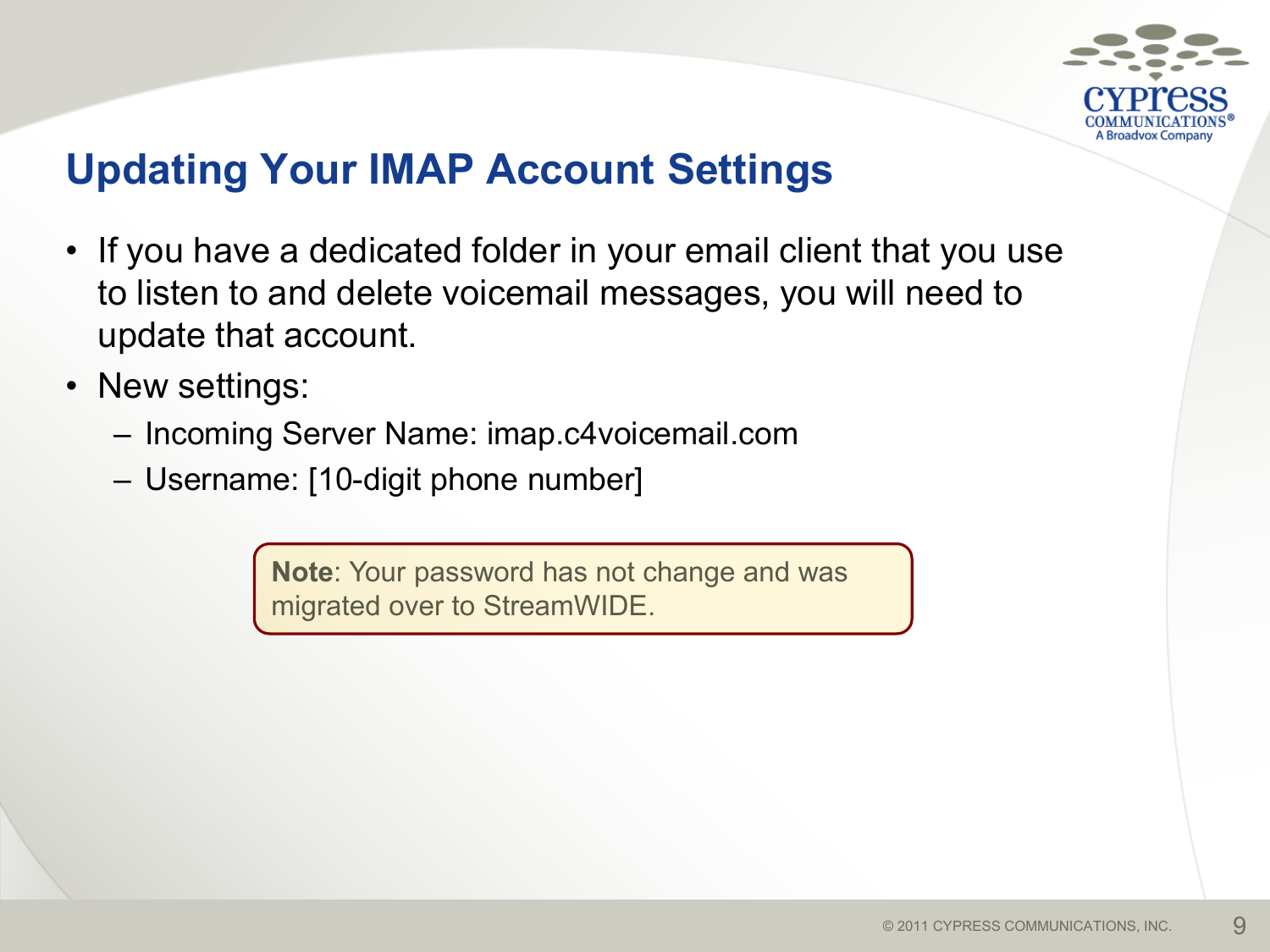

# **Demonstration**

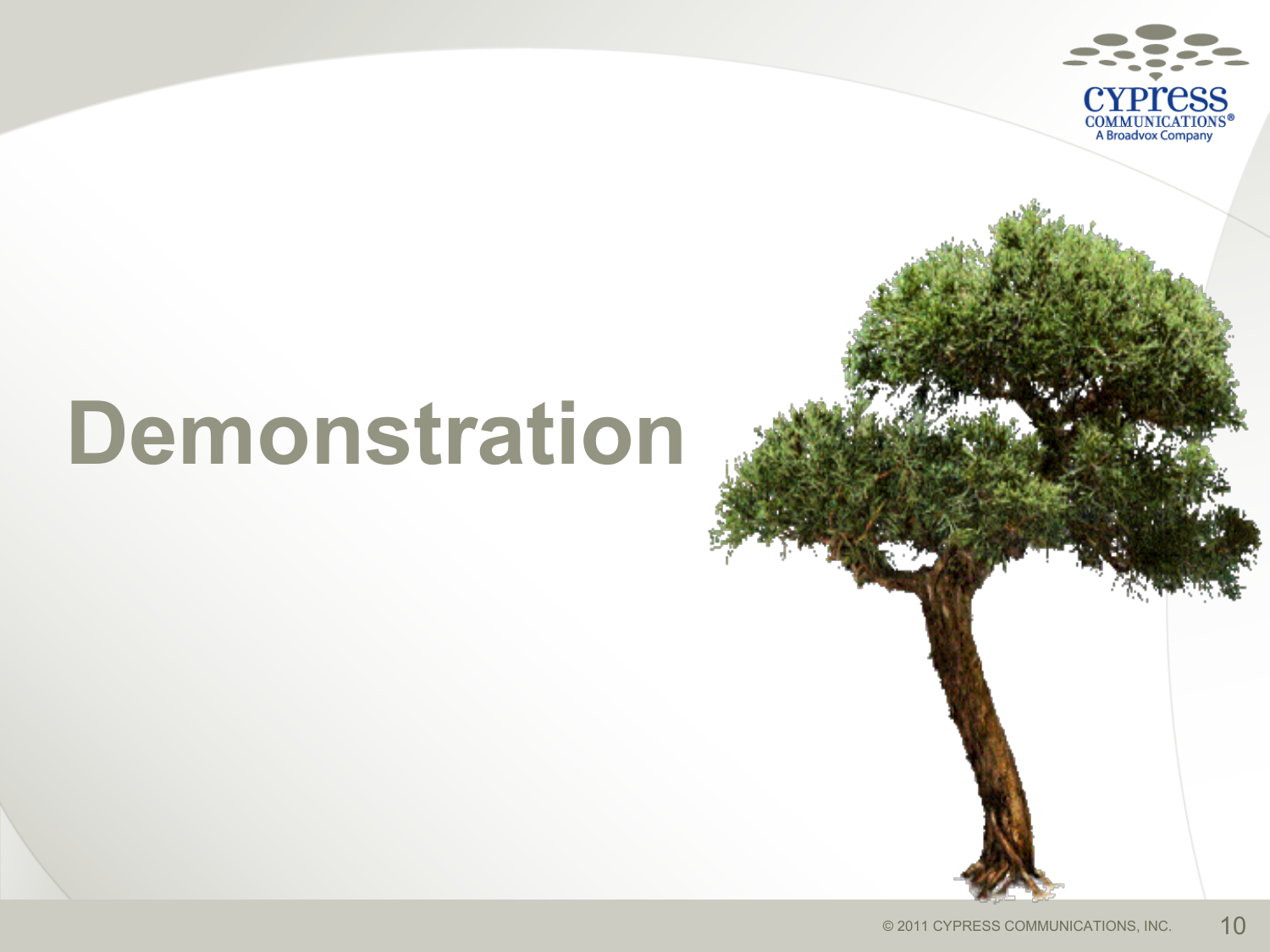

# **Getting Help**

- All documentation is available at<http://cypresscom.net/C2>
- If you have specific questions regarding your account and migrations, you can email those questions to [StreamWIDEMigration@cypresscom.net.](mailto:StreamWIDEMigration@cypresscom.net)
- Customer Support
	- 888.528.1788
	- http://cypressconnection.net